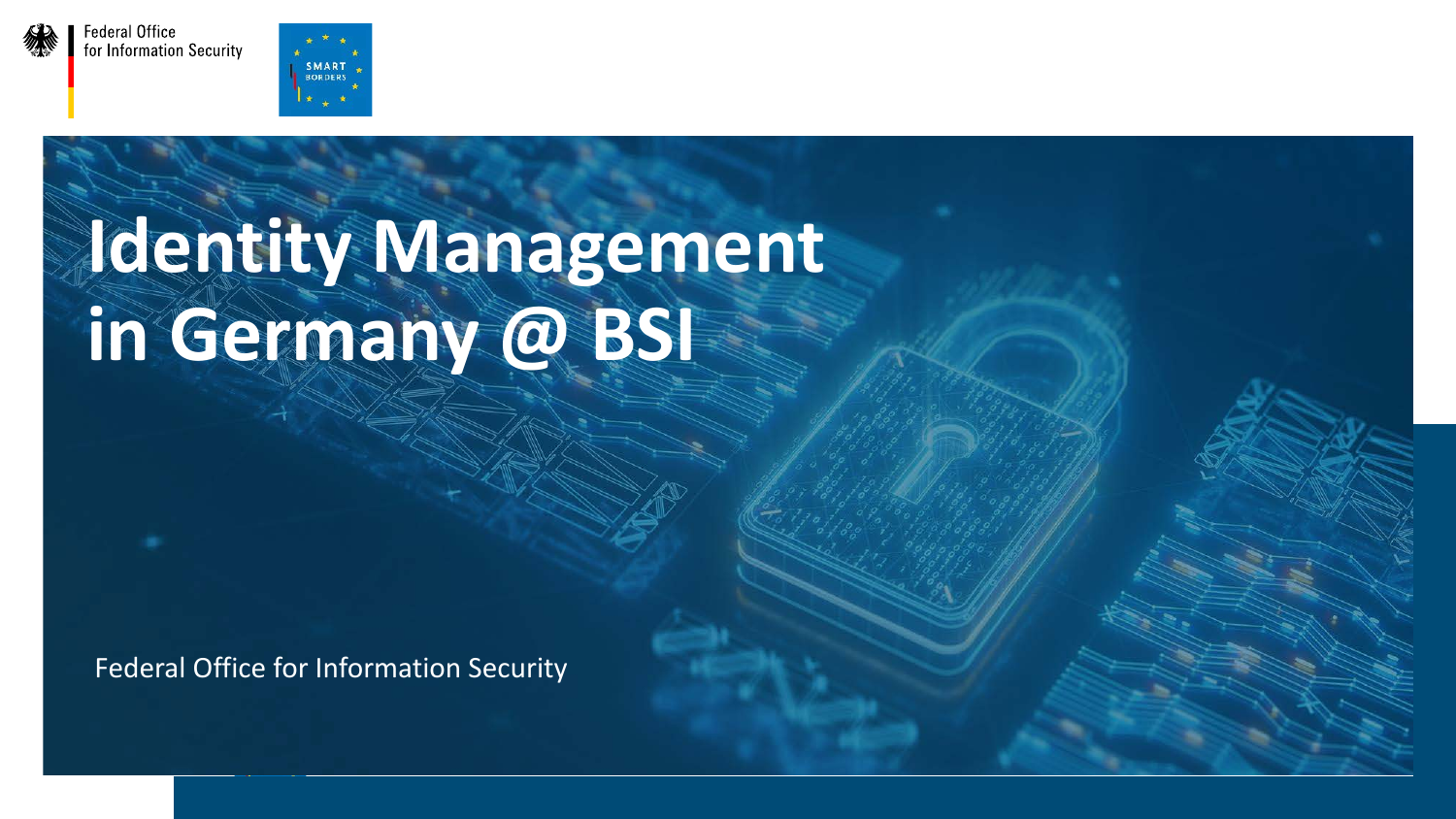### **Agenda**

- **Identity Management (IDM)? A Definition.**
- **German Stakeholders and IDM Foundation**
- **Technology and Analysis for IDM**
- **ExampleActivities**

SMART **BORDERS** 

**Federal Office** for Information Security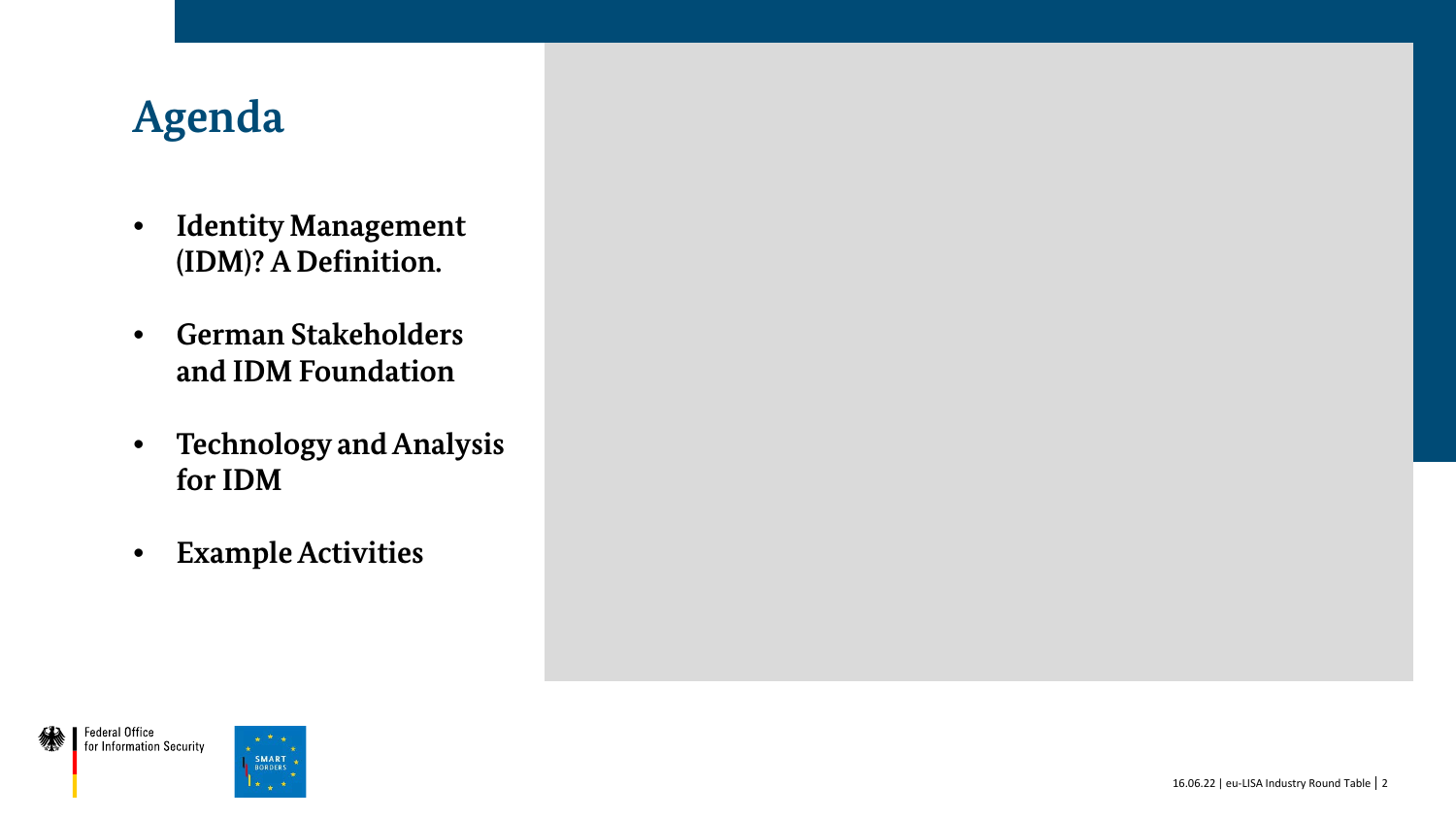### **Identity Management (IDM)? A Definition.**

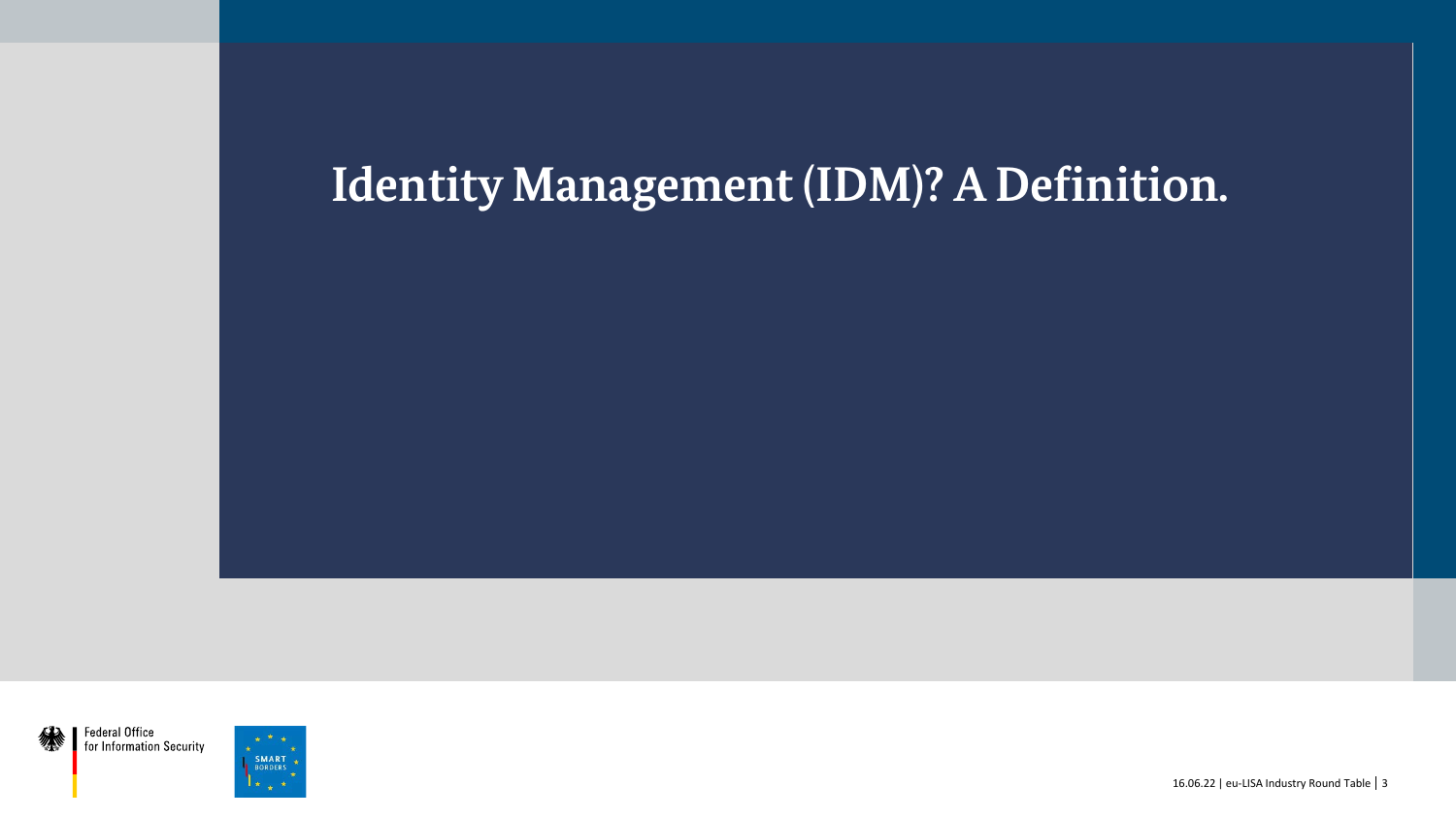





16.06.22 | eu-LISA Industry Round Table | 4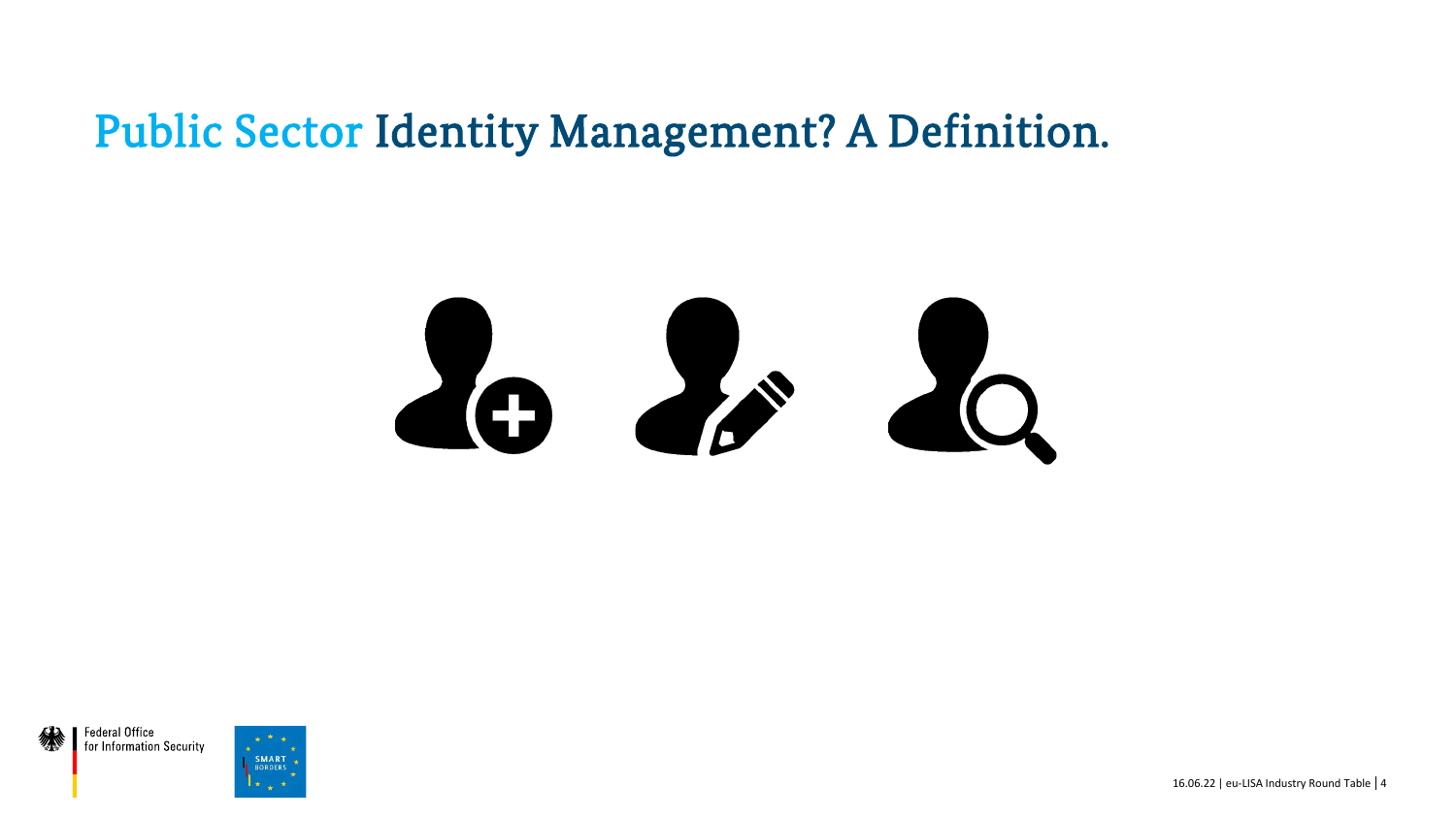

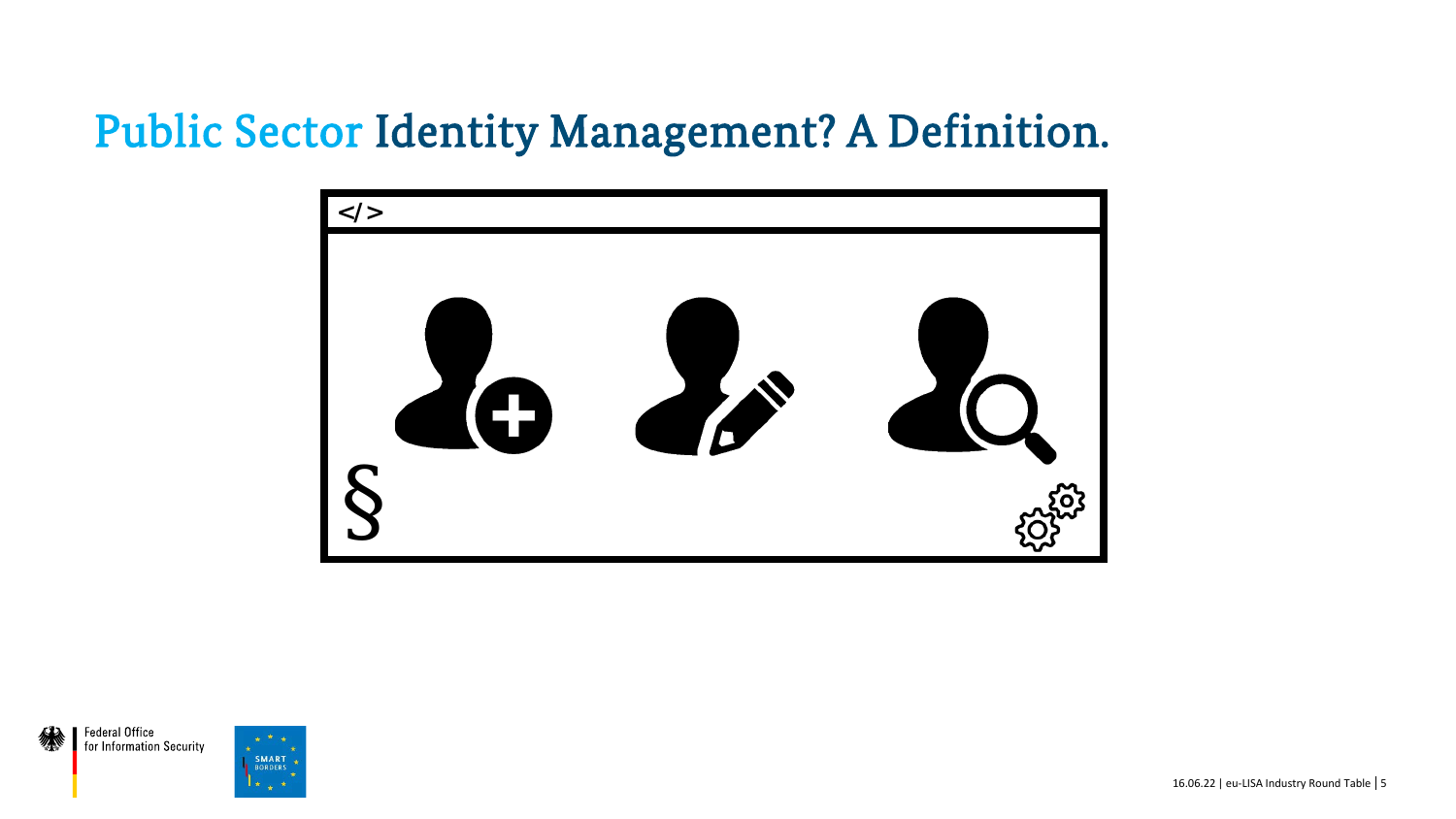

We understand Identity Management as all IT-supported administrative measures which allow an efficient and secure legal enrolment, update or identification of an identity of a person.



**SMART BORDER**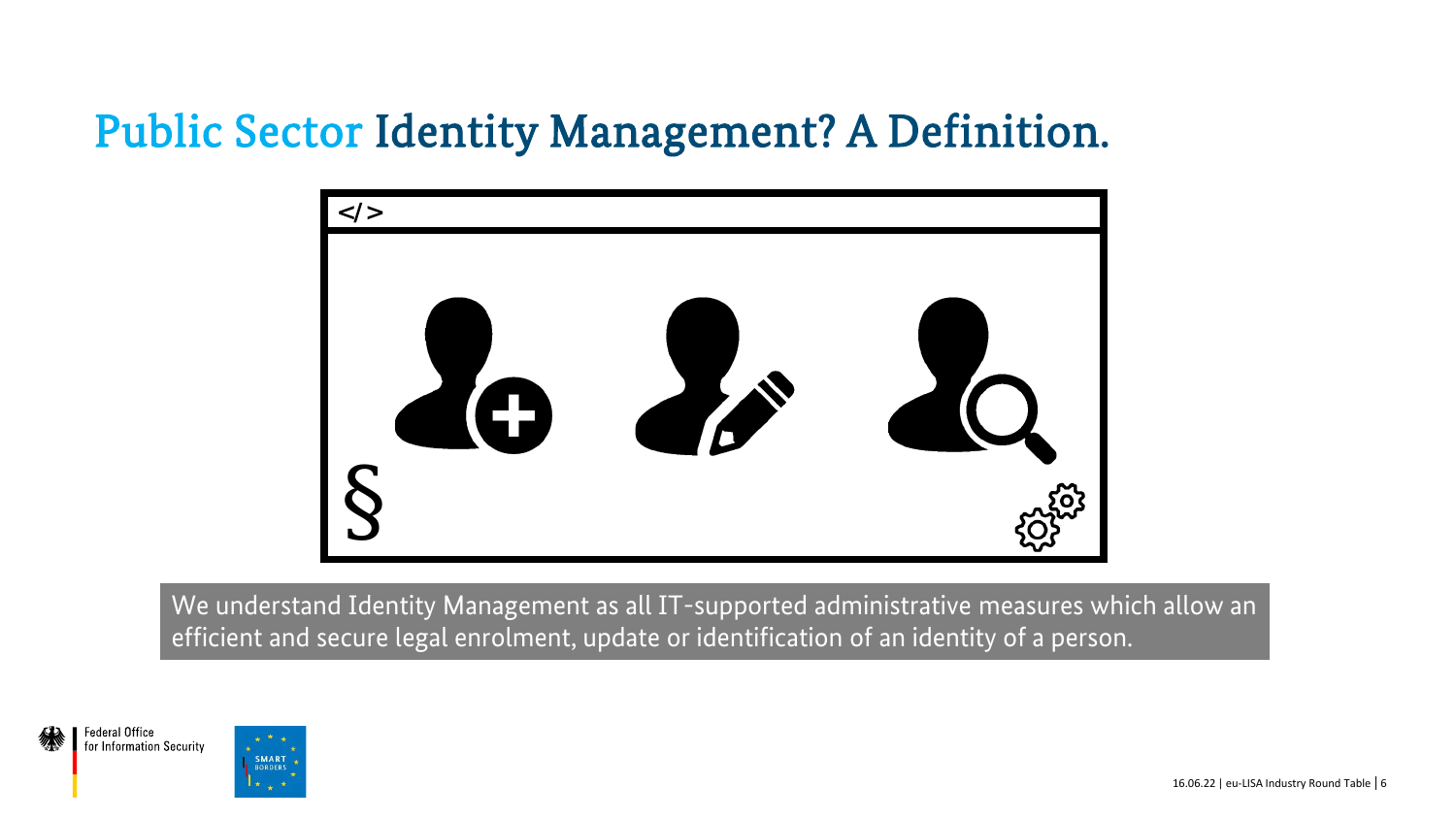

We understand Identity Management as all IT-supported administrative measures which allow an **efficient and secure** legal enrolment, update or identification of an identity of a person.

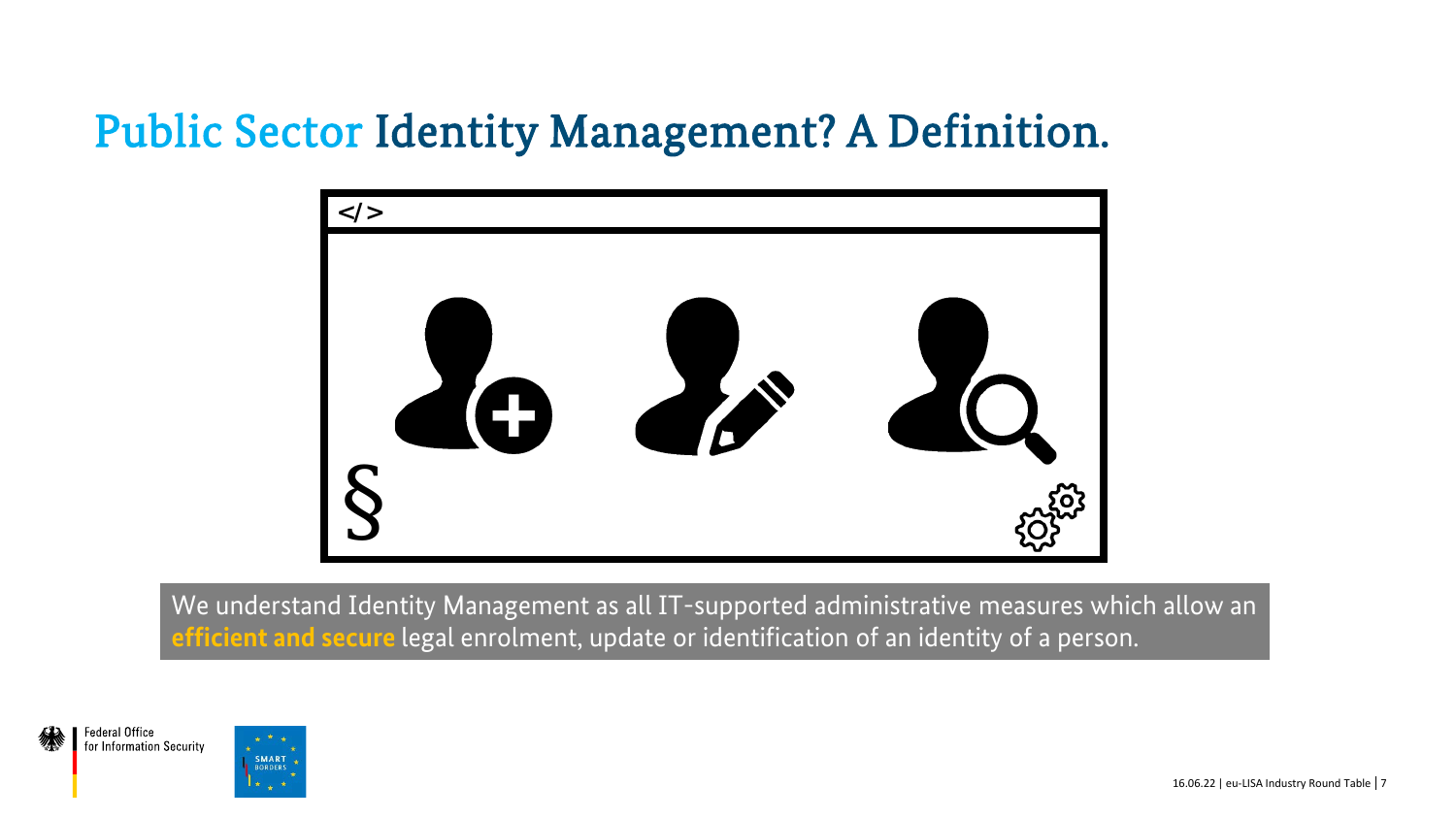### Public Sector Identity Management? A



We understand Identity Management as all IT-supported administrative measures which allow an **efficient and secure** legal enrolment, update or identification of an identity of a person.

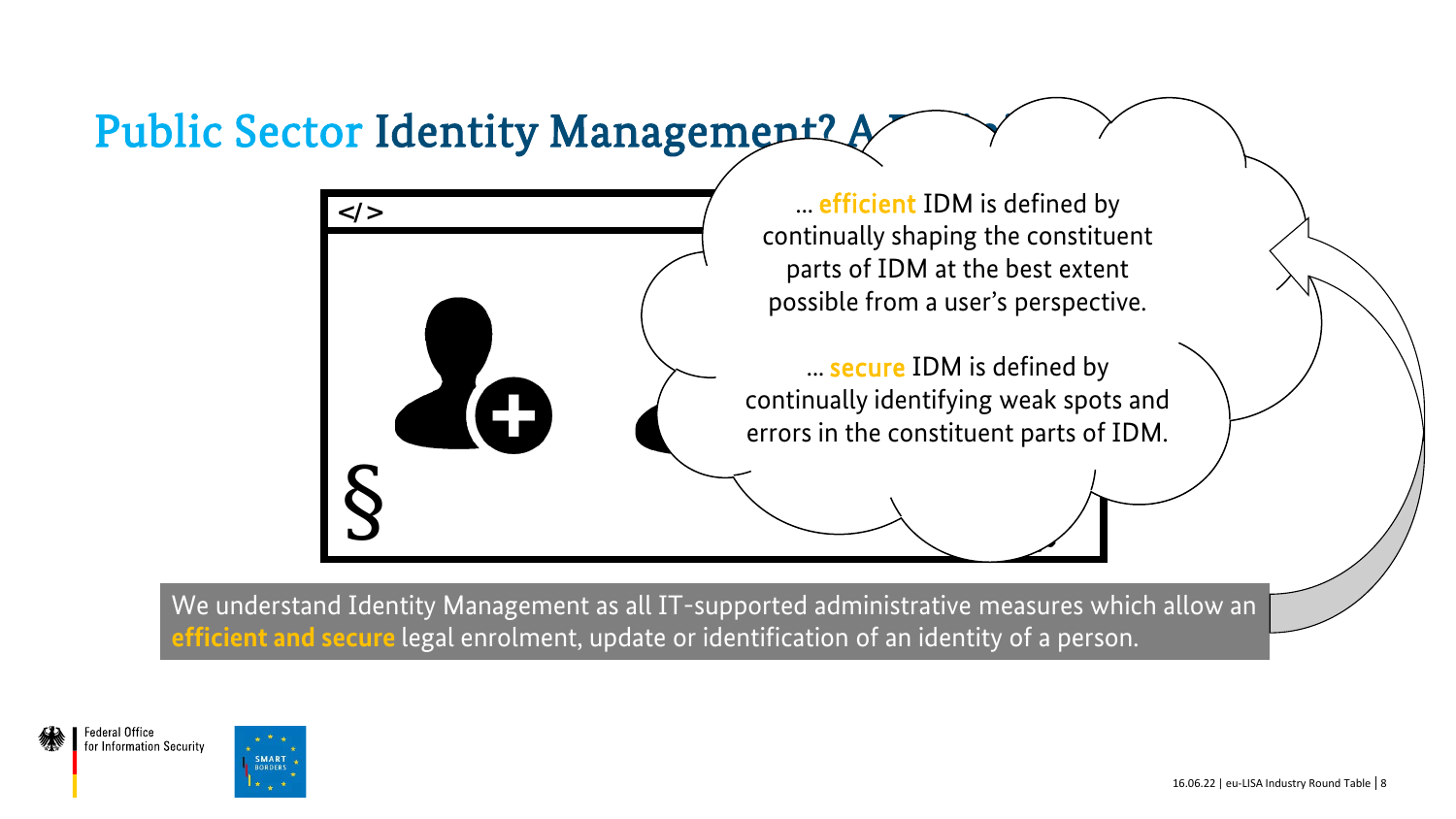## **German Stakeholders and IDM Foundation**





16.06.22 | eu-LISA Industry Round Table | 9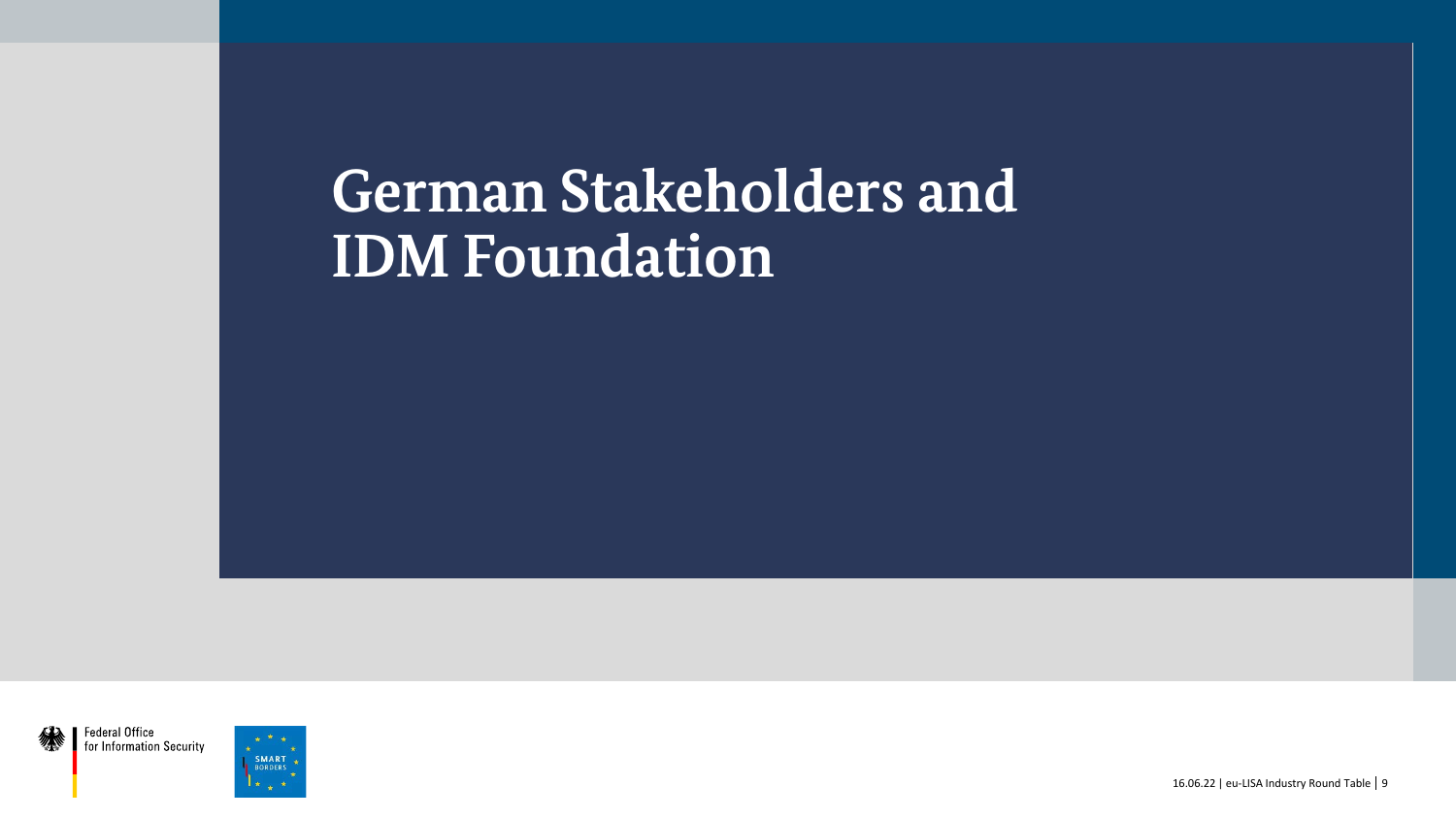### **Foundation of an efficient and secure IDM?**



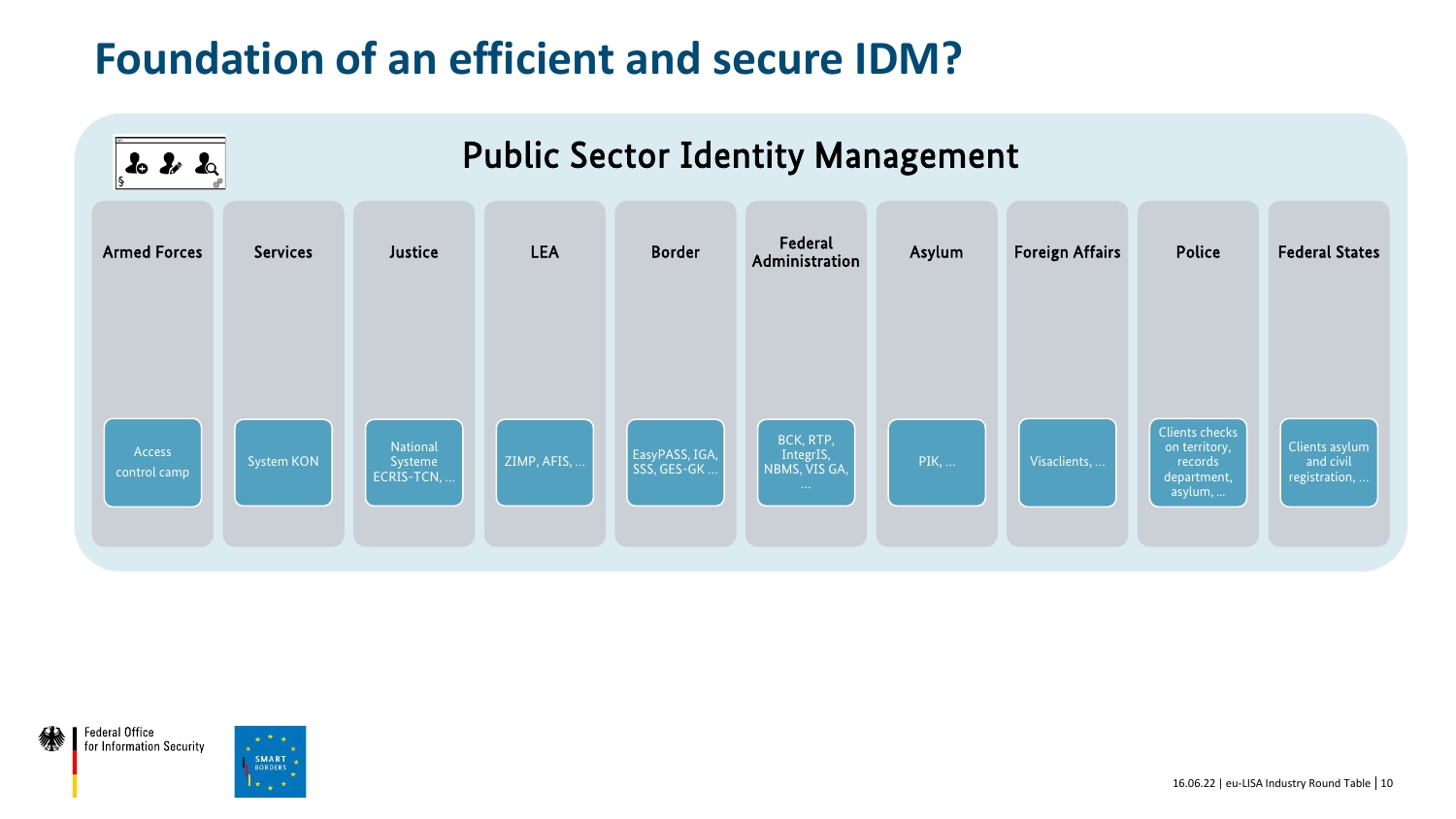### **Foundation of an efficient and secure IDM?**



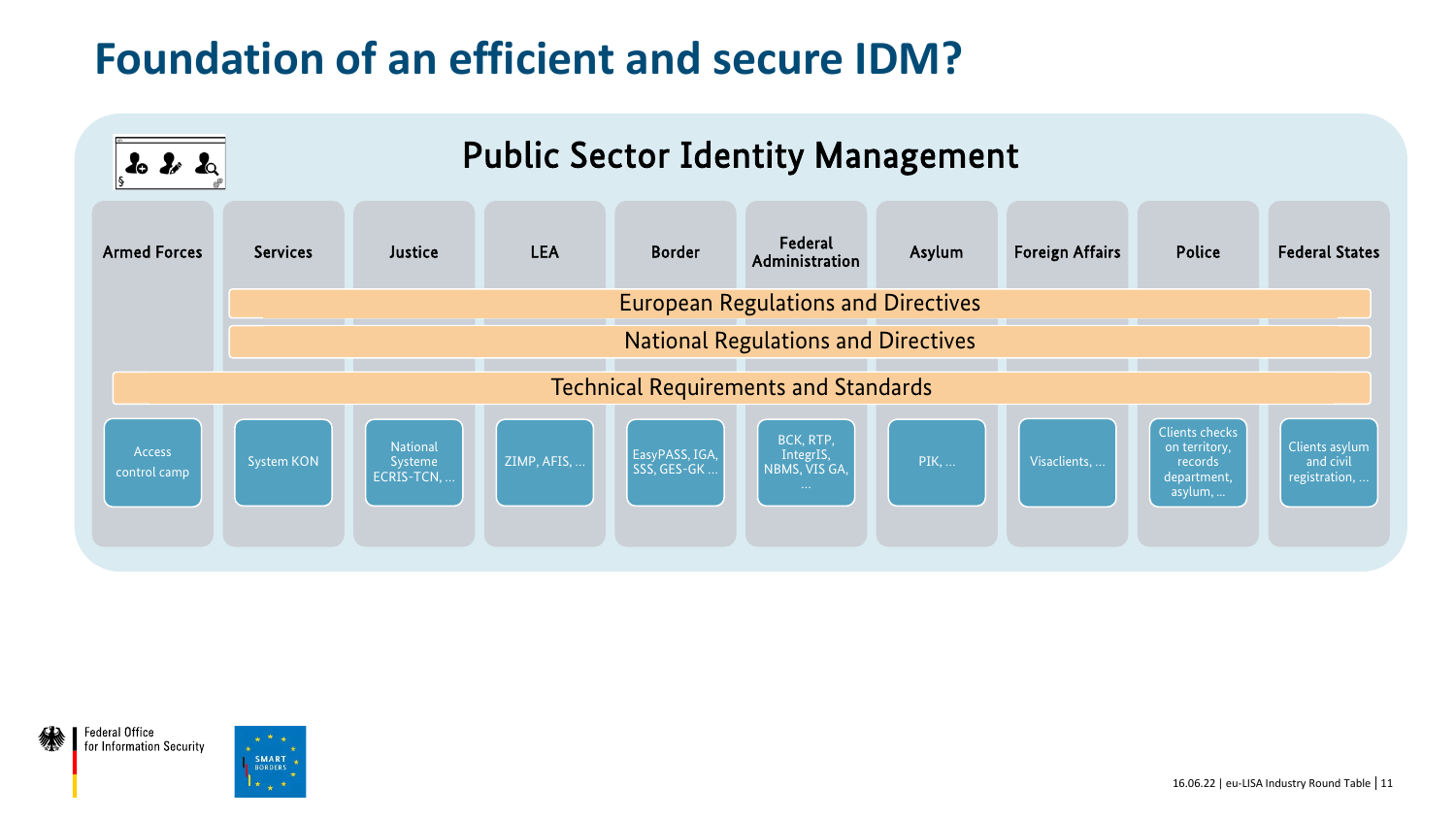### **Foundation of an efficient and secure IDM?**





SMART **BORDERS** 

**Federal Office** for Information Security Analysis and Management of Data and Process Quality? Biometrics?

Machine Authentication of Documents?

IDM Project Support?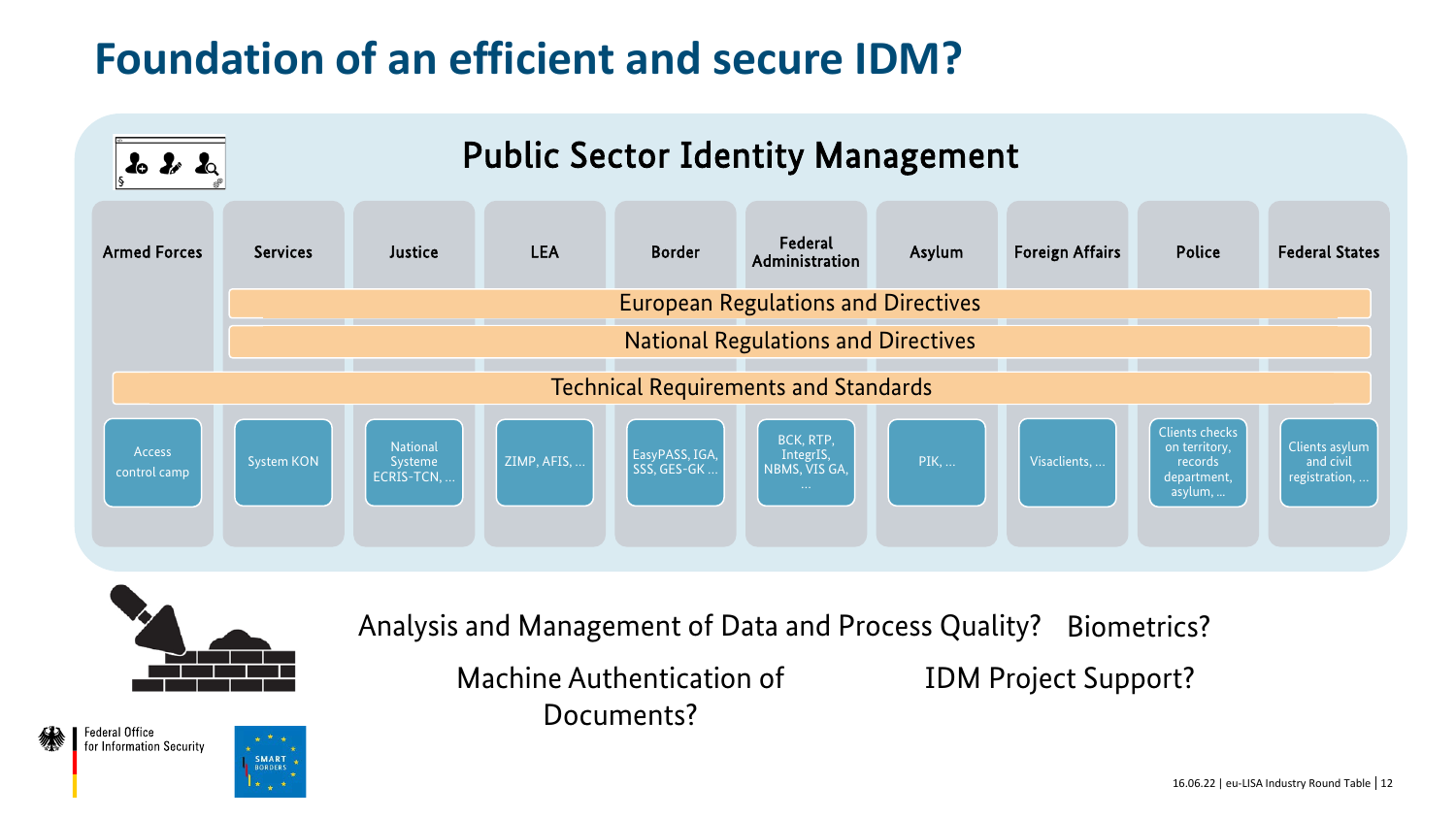### **BSI Technology and Analysis for IDM**



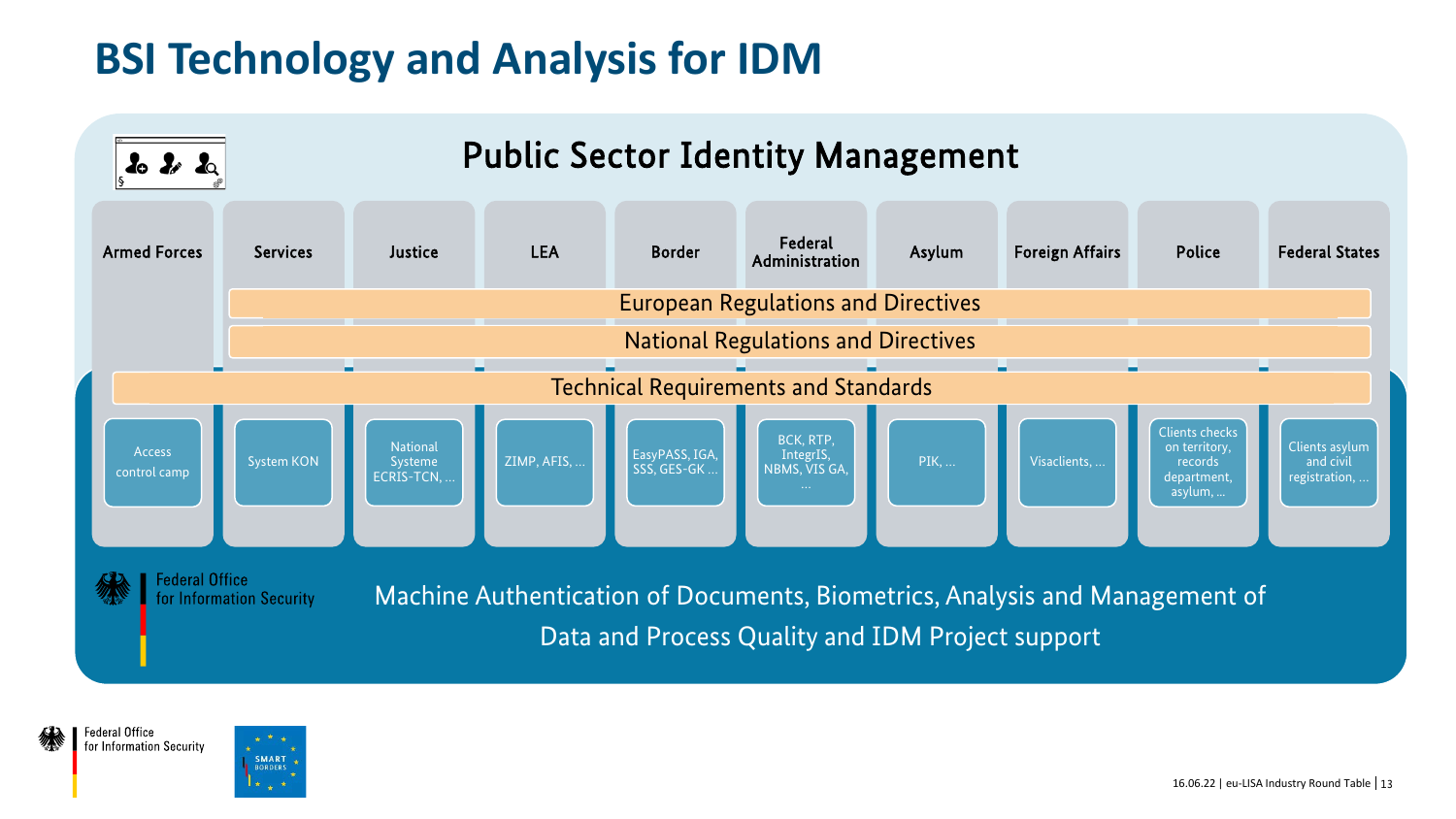## **Technology andAnalysis for IDM**



16.06.22 | eu-LISA Industry Round Table | 14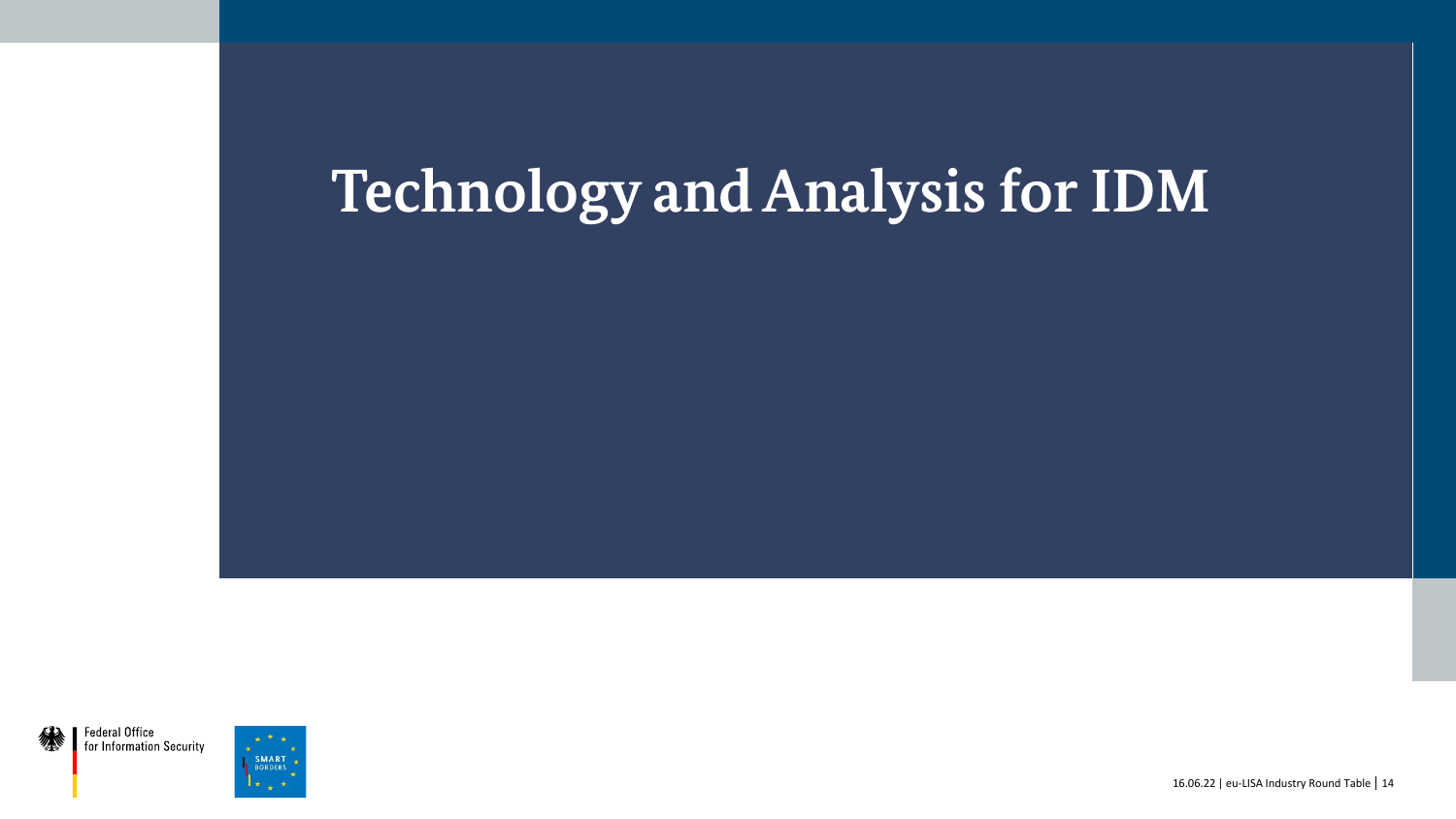### **Services**

**Federal Office** for Information Security

#### **BSI: Technology und Analysis in Public Sector Identity Management**



BSI offers following extern and intern services to national agencies:

- 1) Specification und Standardisation through participation in diverse meetings, Technical Guidelines, certification and advice on demand
- 2) Development of IDM-solutions and Proof-of-Concepts for Public Sector Identity Management
- 3) Technical and Business Analysis in operative systems and as an intern basis for 1) und 2).

In order to enable the data driven analysis, BSI runs a technical platform and infrastructure (data warehouse).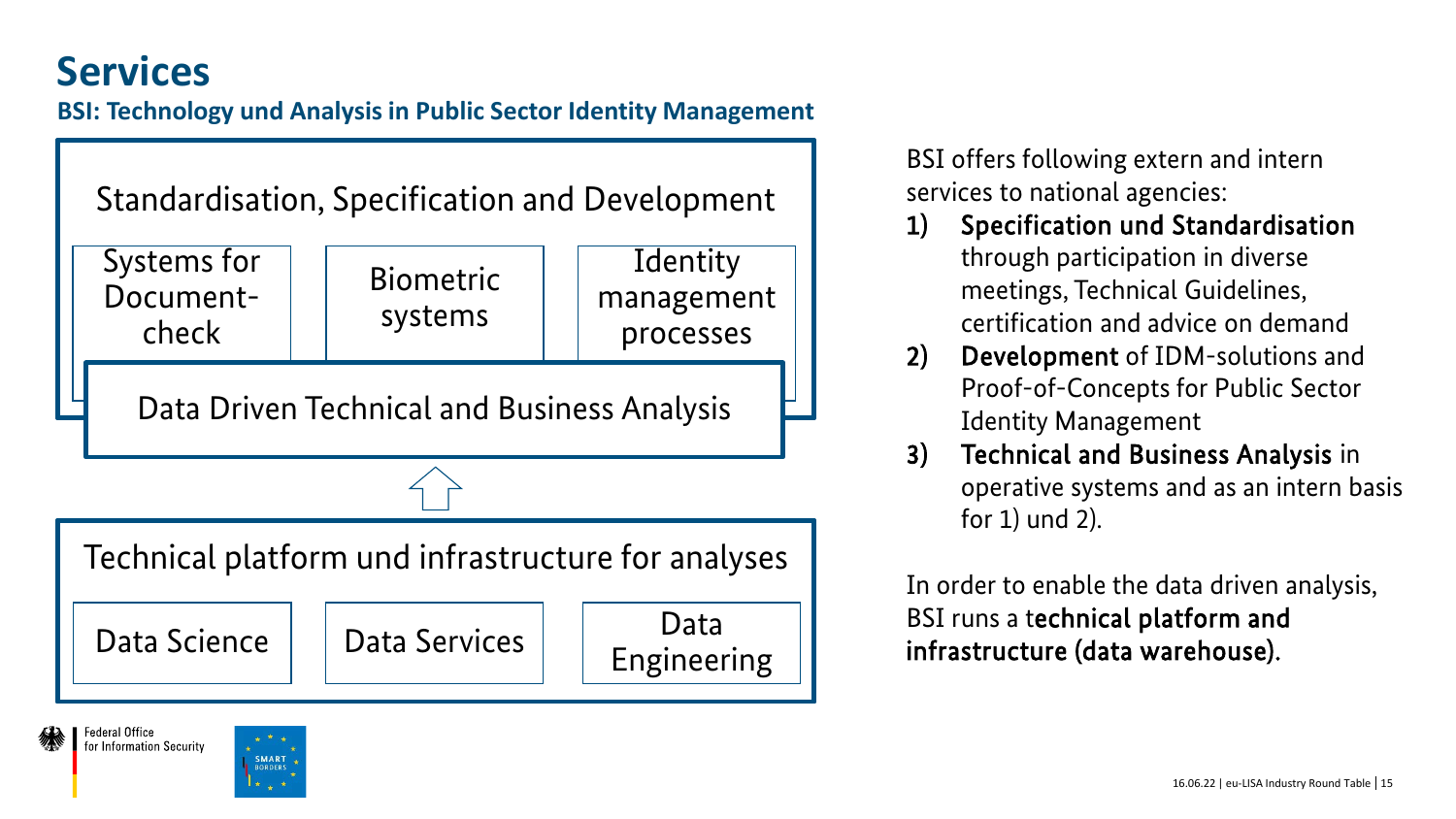### **Goal, Mission and Challenge**

**BSI: Technology and Analysis in Public Sector Identity Management**



"An efficient and secure IDM in the federal government is ensured in the long term and thus complete digitization in applications of border control, police and migration authorities is achieved."



"Specialist task of BSI for technology and analysis provides the operational authorities with cross-sectional services for the planning, testing, evaluation as well as introduction and operational system support of technologies and processes.



"Increasing complexity due to constituent parts of IDM and processes extending beyond the boundaries of authorities, domains and IT systems, as well as difficult and diverse European requirements, incomplete special legal regulations and a very high need for specialised expertise"

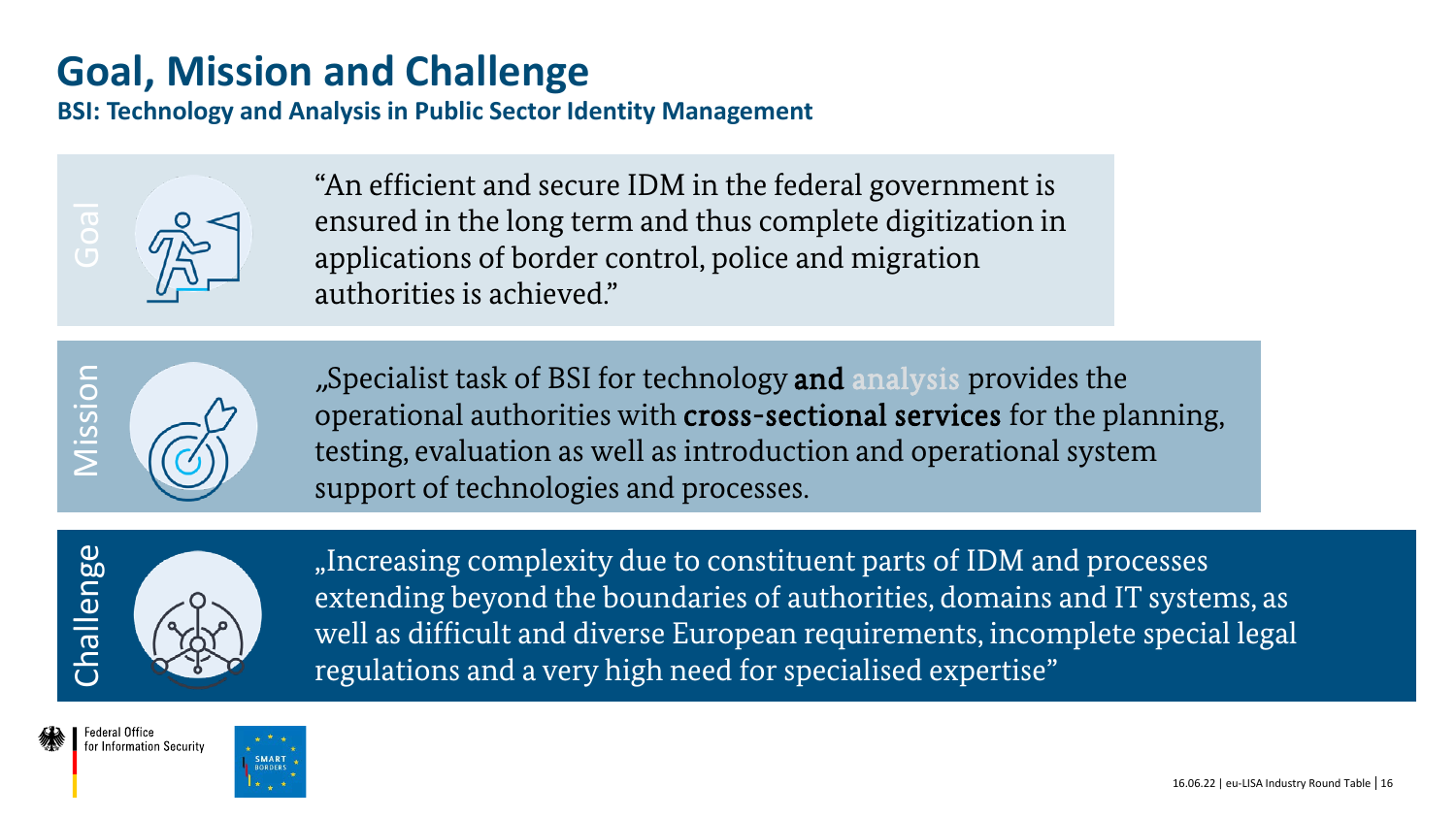## **Example IDM Activities**

Federal Office for Information Security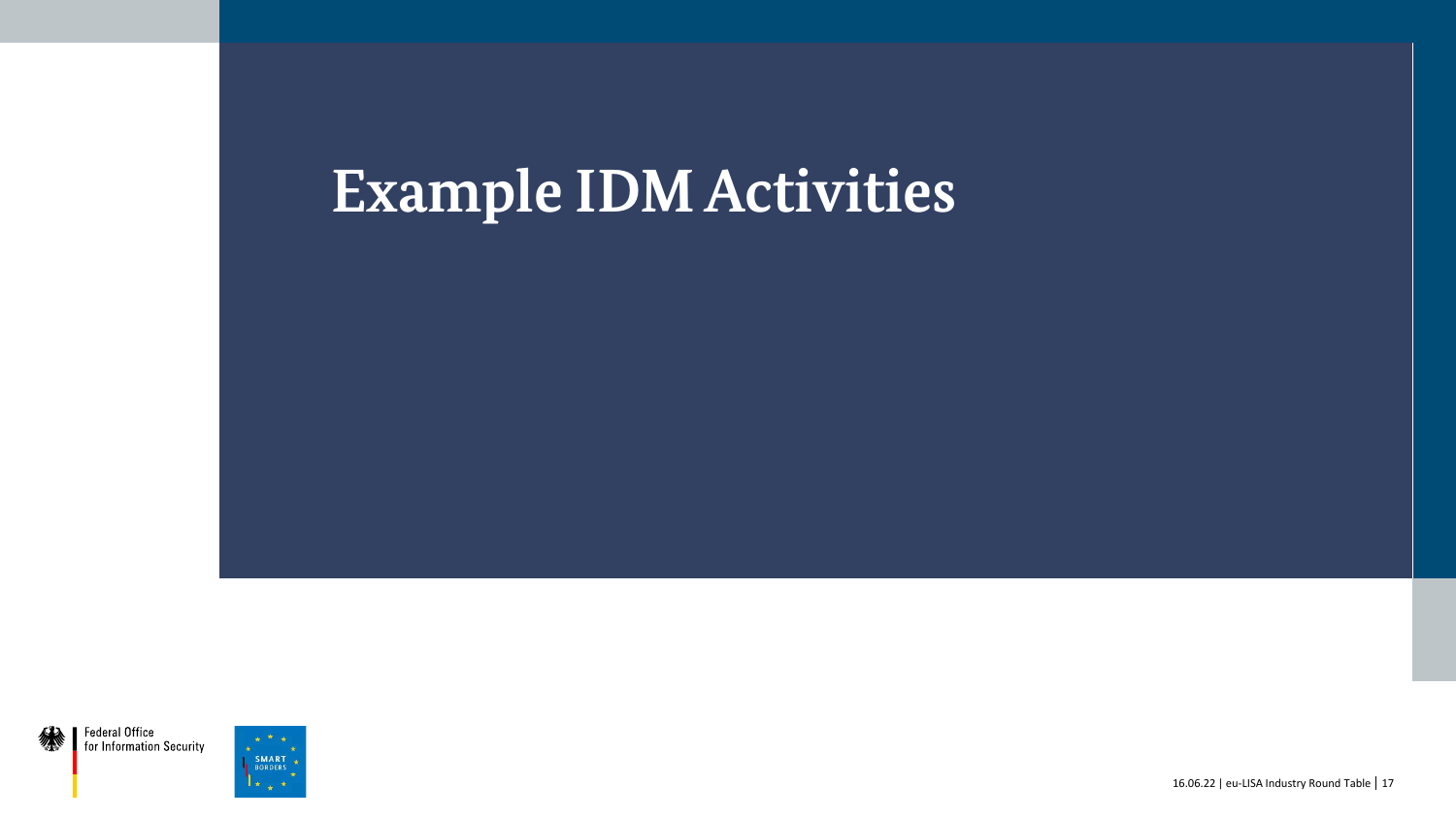

How do we clear yellow links?

- Biometric information / quality?
- Alphanumeric information / quality?
- Identity structure information?

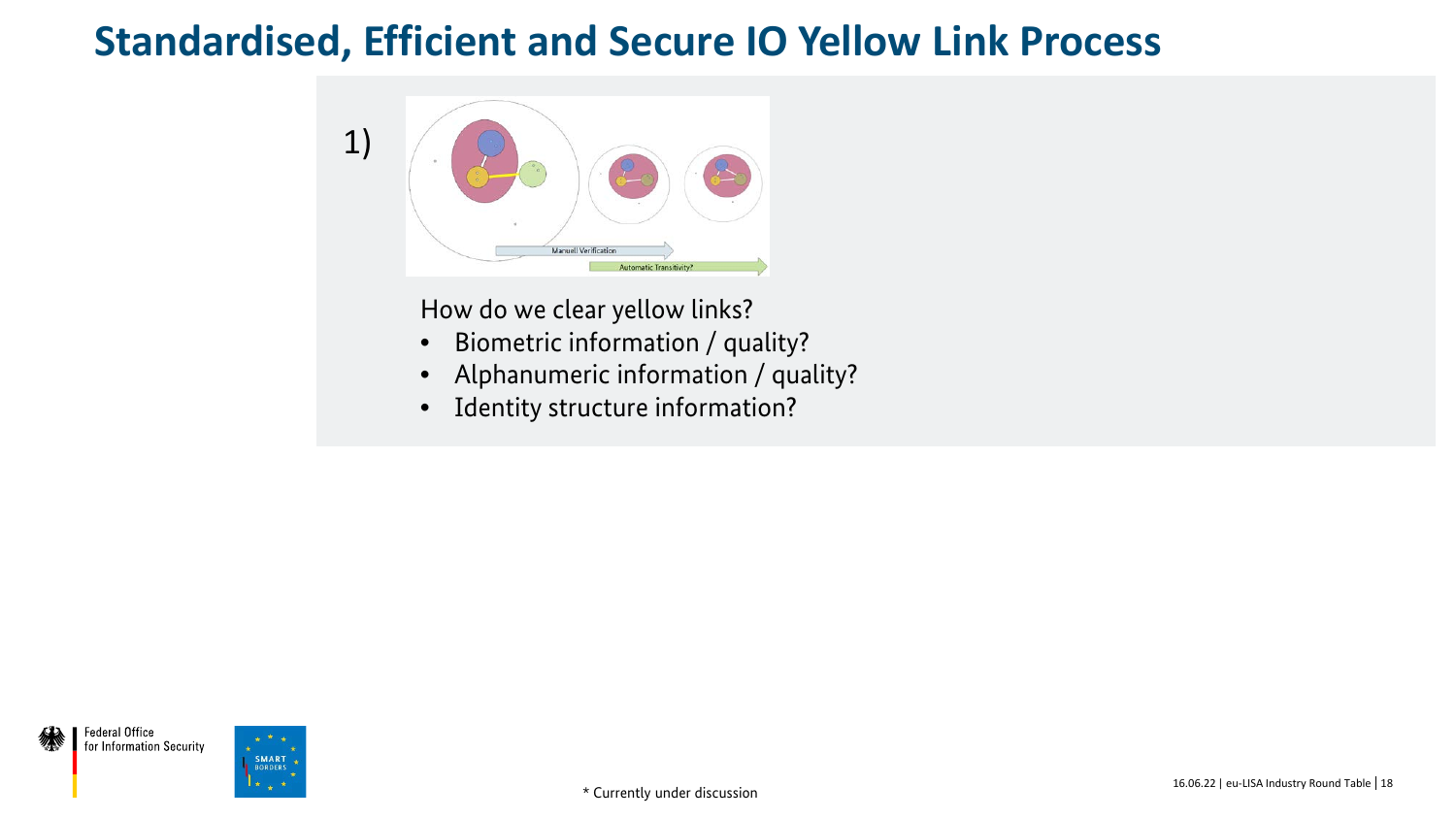

IA/DA, Interface Control Documents



National Legislation



**Federal Office** for Information Security



1)

| <b>Automatic Transitivity?</b> | $_{\rm e}$<br>$\circ$ .<br>$\circ$<br>$\alpha$<br>٠<br><b>Manuell Verification</b> |
|--------------------------------|------------------------------------------------------------------------------------|
|                                |                                                                                    |
|                                |                                                                                    |

How do we clear yellow links?

- Biometric information / quality?
- Alphanumeric information / quality?
- Identity structure information?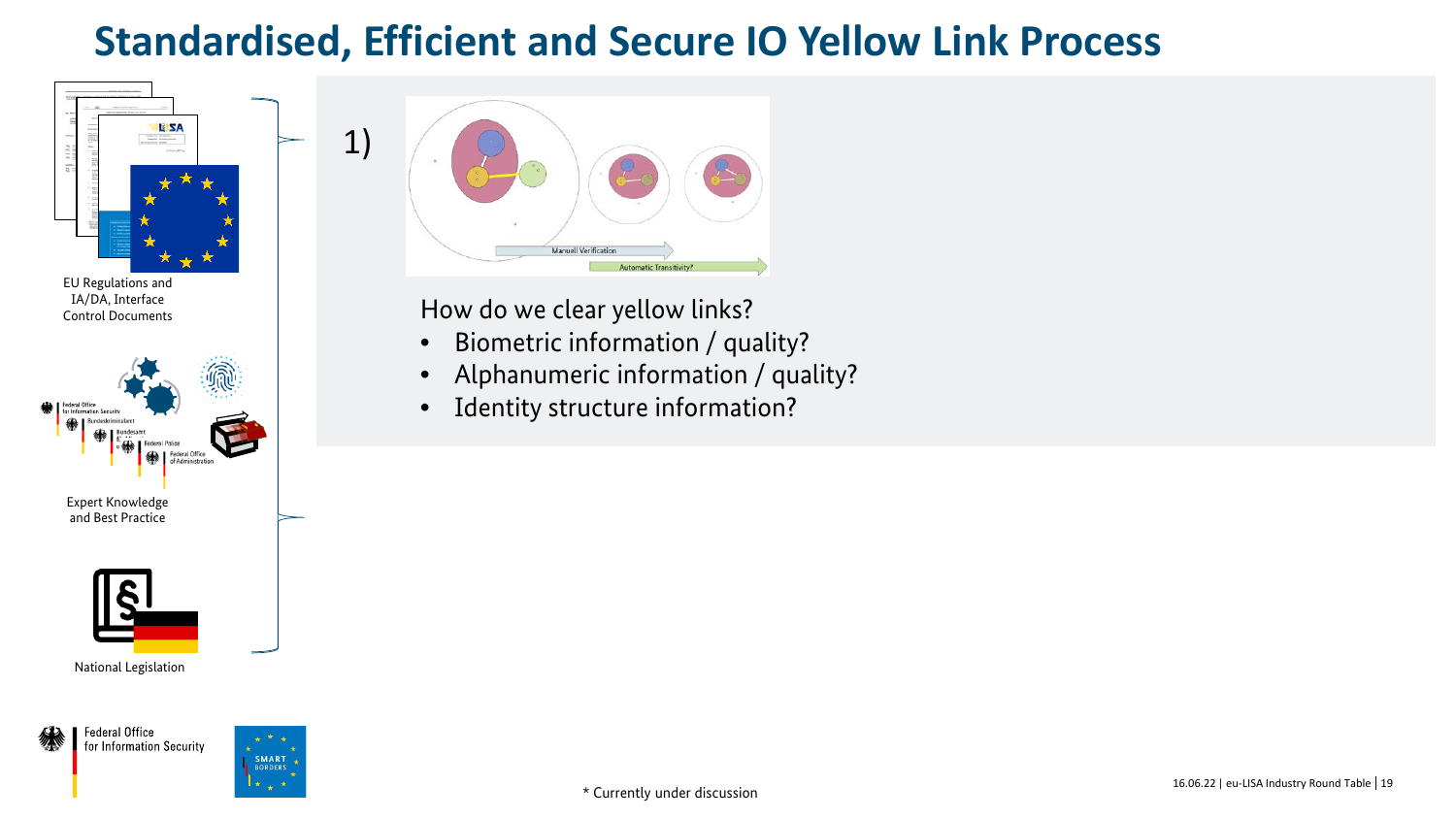



National Legislation



**Federal Office** for Information Security



1)



How do we clear yellow links?

- Biometric information / quality?
- Alphanumeric information / quality?
- Identity structure information?

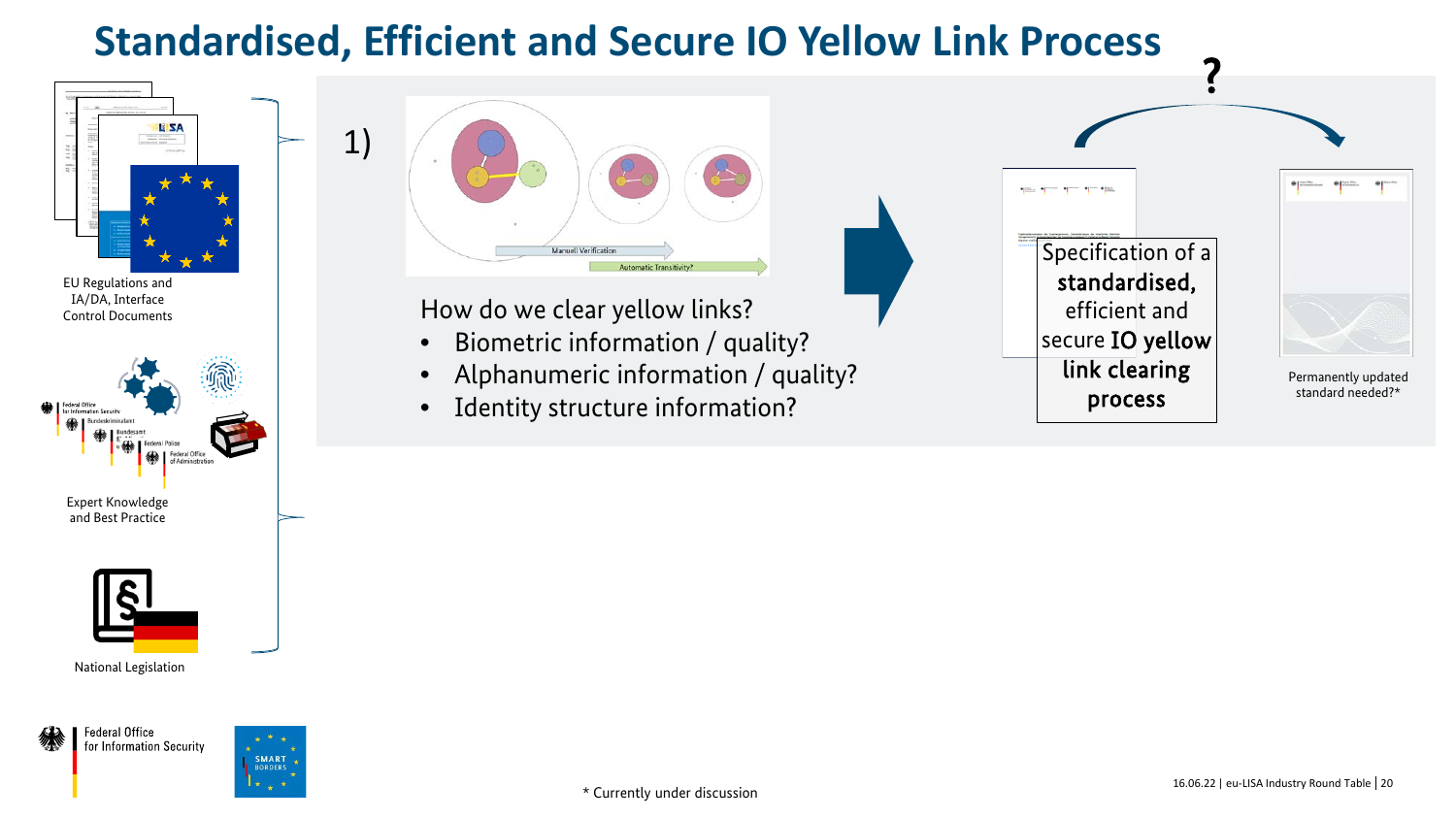

IA/DA, Interface Control Documents







**Federal Office** for Information Security

**SMART BORDERS** 



How do we clear yellow links?

- Biometric information / quality?
- Alphanumeric information / quality?
- Identity structure information?





Permanently updated standard needed?\*



How do we use confirmed links?

- Biometric information / quality?
- Alphanumeric information / quality?
- Identity structure information?



?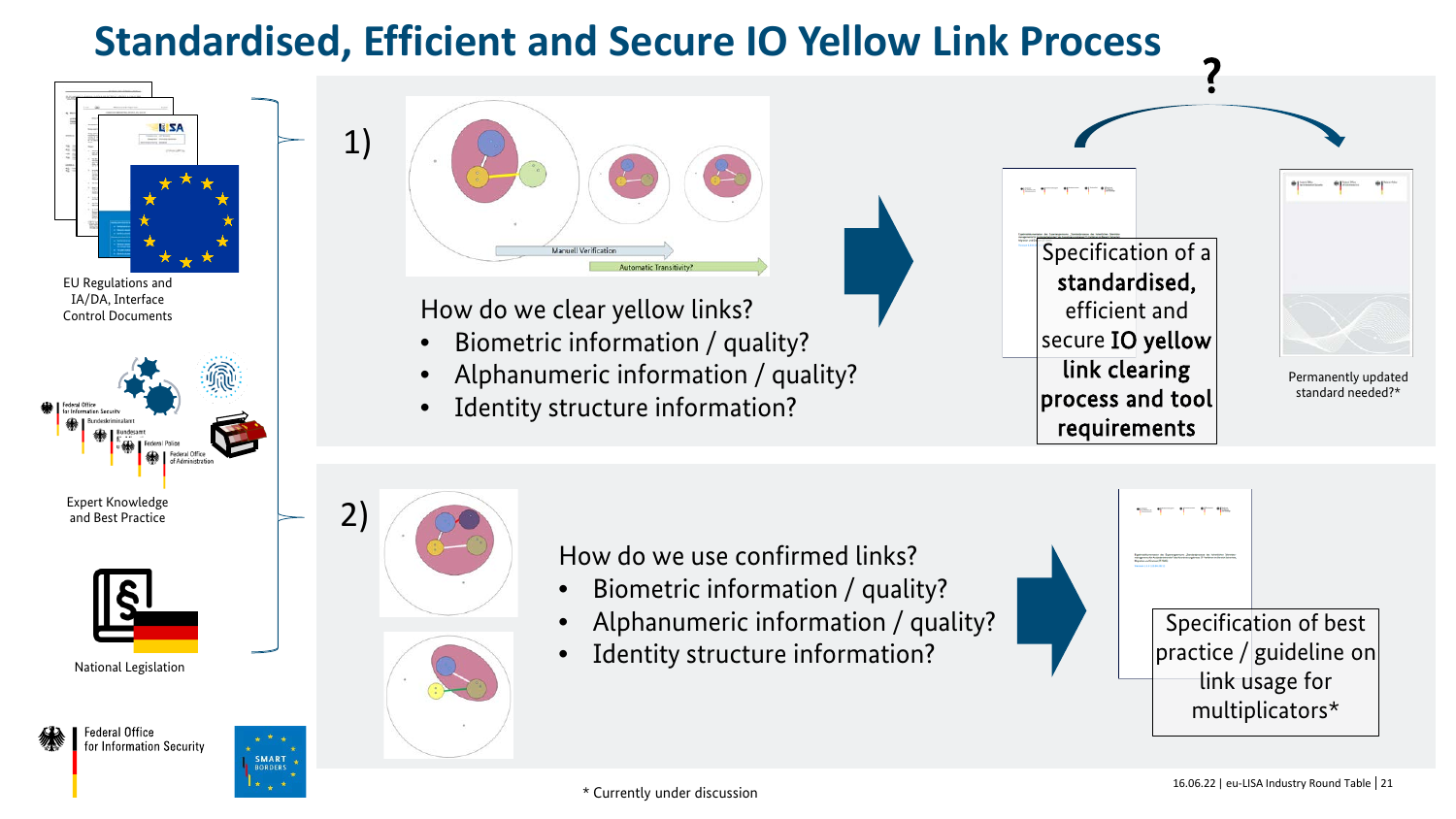How do we clear yellow links?

Manuell Verifics



EU Regulations and IA/DA, Interface Control Documents



Expert Knowledge and Best Practice





**Federal Office** for Information Security

**SMART BORDER** 



1)

How do we use confirmed links?

- Biometric information / quality?
- Alphanumeric information / quality?
- Identity structure information?

Specification of best practice / guideline on link usage for multiplicators\*

 $\sum_{n=1}^{\infty}$ line in co process and tool rection and the contract of the contract of the contract of the contract of the contract of the contract of the contract of the contract of the contract of the contract of the contract of the contract of the contract of th hterplay between biom  $\sim$  play between biometric (business) processes and their analysis to enable/foster IDM as interplay between biometrics, alphanumerics and efficient and secure business.

Specification of a standardised,

?

efficient and

hanently updated ndard needed?\*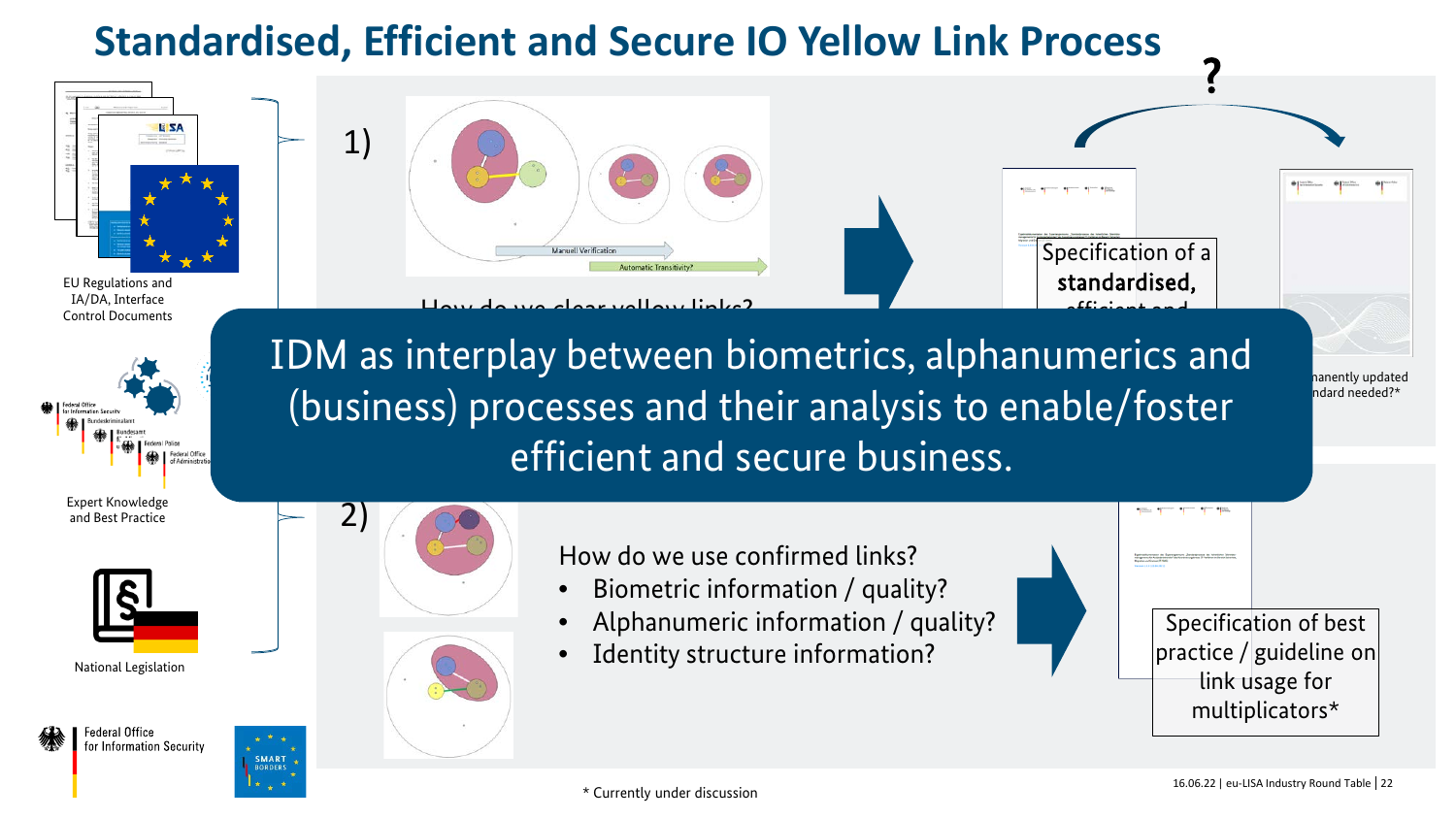

#### Specification of an efficient and secure standardised IDM process for

EES/SIS processes at asylum authorities + technical requirements on biometrics, doc-check and process data

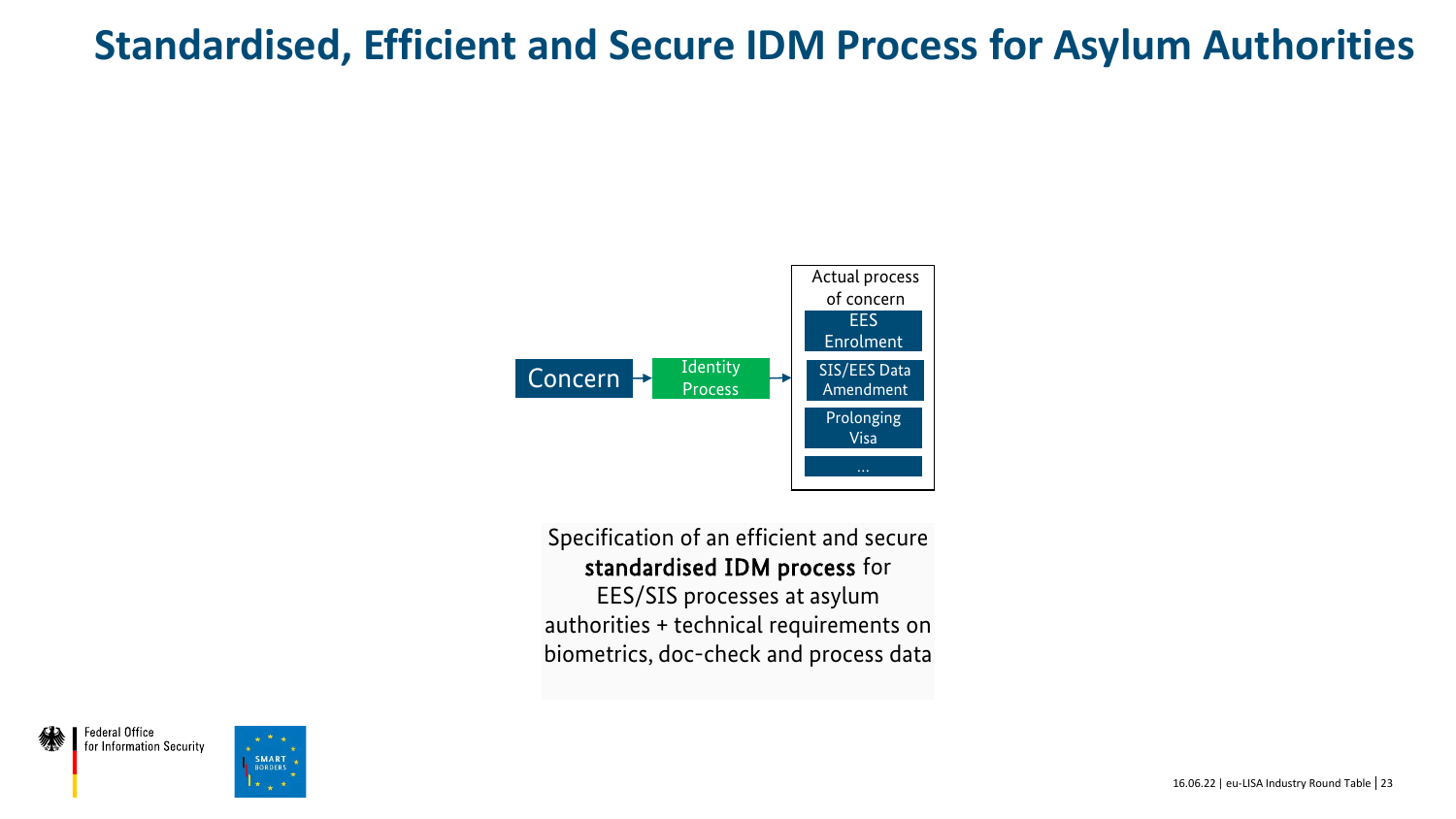



#### Specification of an efficient and secure standardised IDM process for

EES/SIS processes at asylum authorities + technical requirements on biometrics, doc-check and process data

National Legislation

16.06.22 | eu-LISA Industry Round Table 24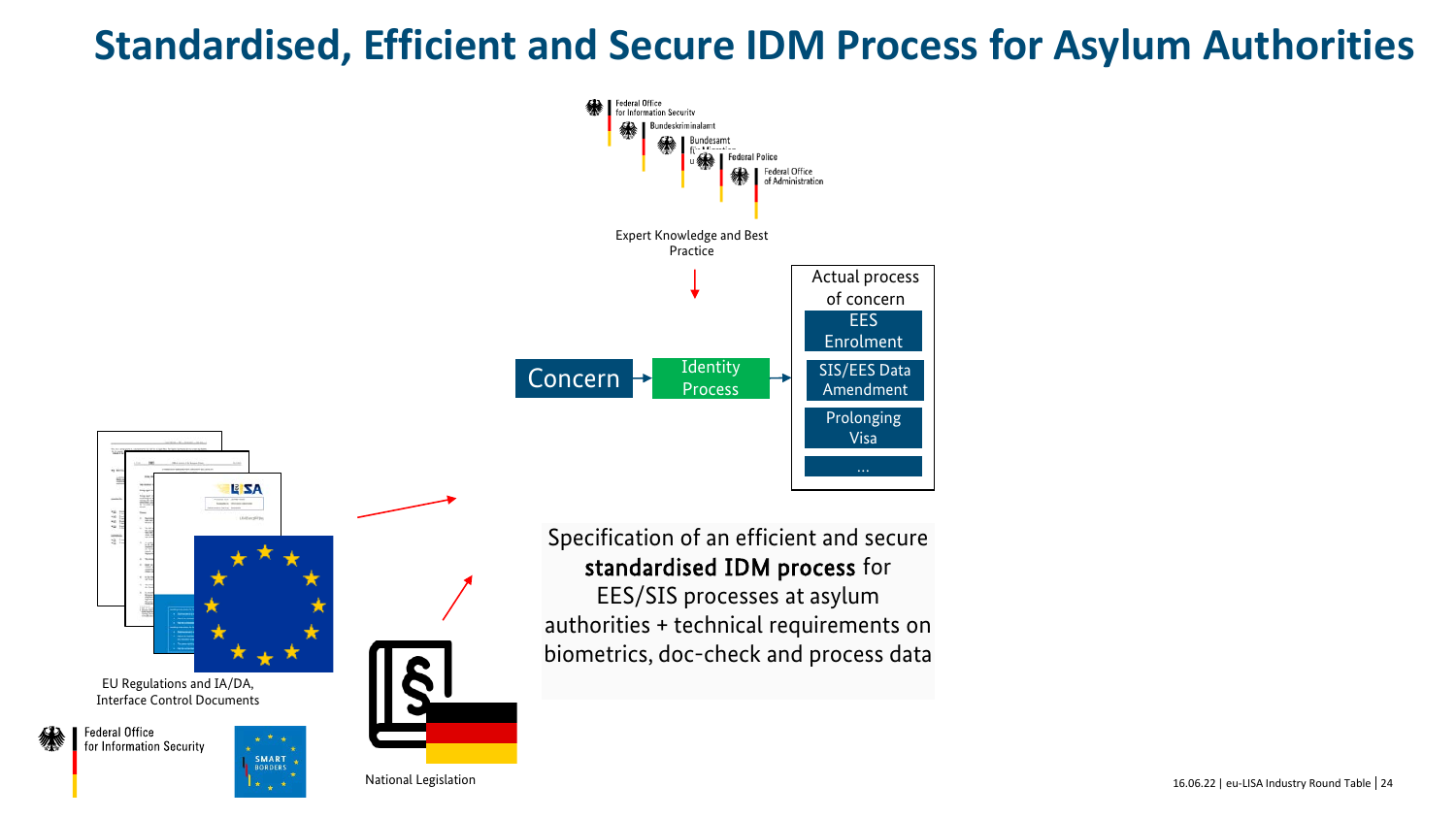

16.06.22 | eu-LISA Industry Round Table 25

National Legislation

EU Regulations and IA/DA, Interface Control Documents

> SMART **BORDERS**

**Federal Office** for Information Security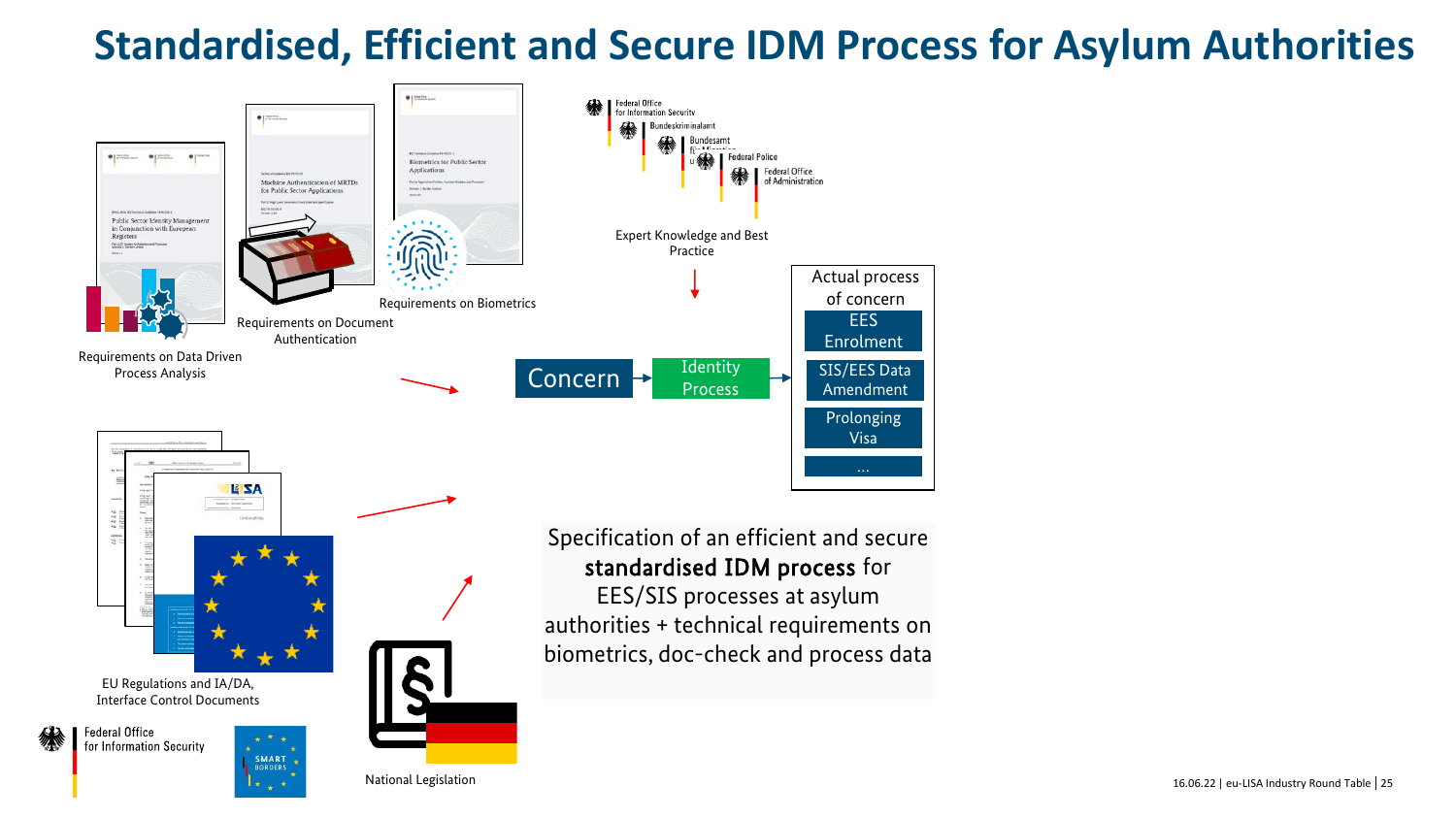

16.06.22 | eu-LISA Industry Round Table | 26

 $\bigoplus$   $\bigcup_{i=1}^{n}$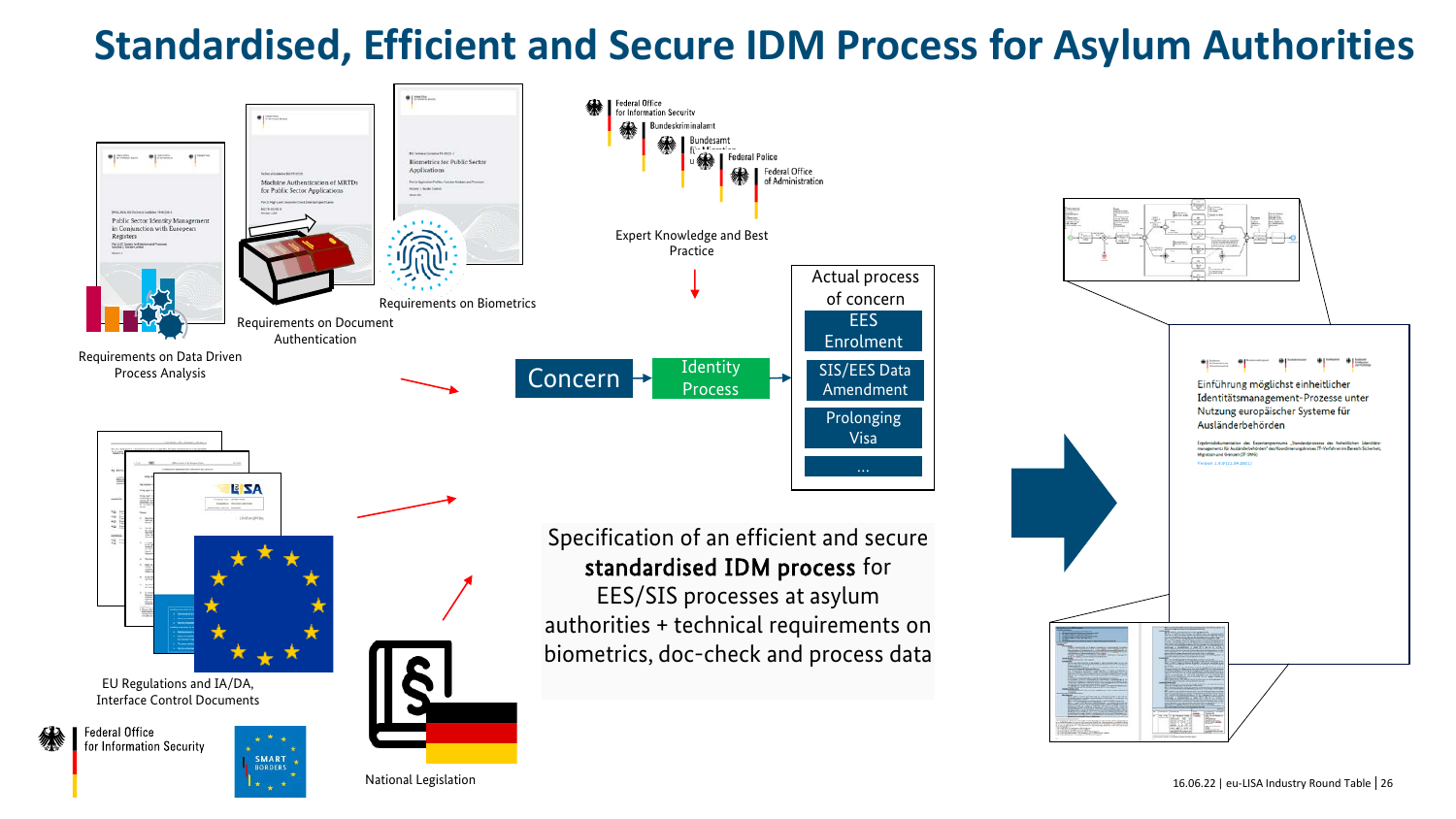

National Legislation